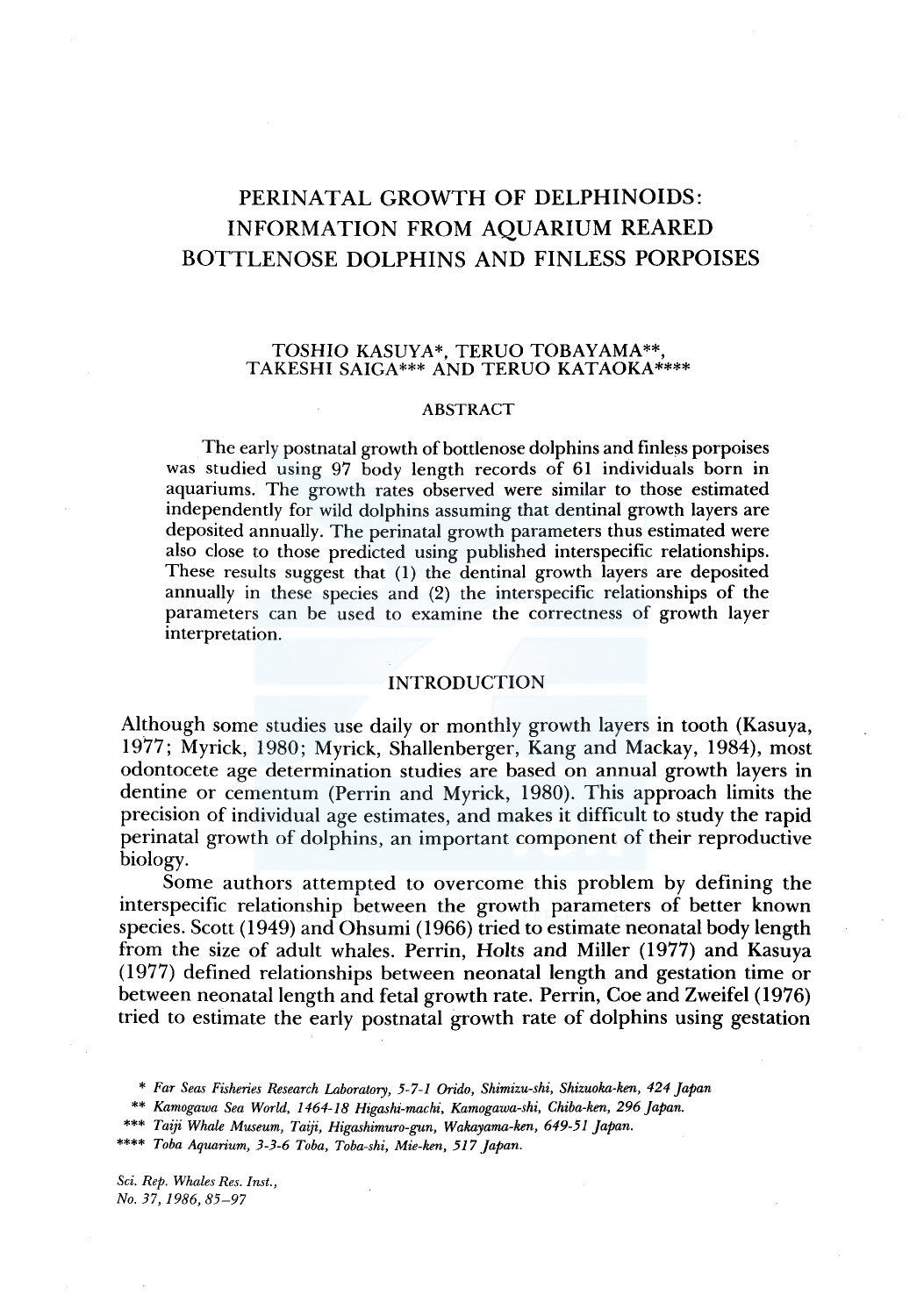## 86 KASUYA, TOBAYAMA, SAIGA AND KATAOKA

time and neonatal length. Kasuya (1972), Collet (1981) and Kasuya and Matsui (1984) deduced that delphinoid calves grow about  $60\%$  of the neonatal body length in the first year after birth. However, some of these studies were not free from the age determination problem mentioned above, because growth layer readings were used in the analyses as well as data from known age individuals.

There is still also considerable disagreement concerning the interpretation of growth layers of some toothed whales (Perrin and Myrick, 1980; Jones, Kasuya, Gosho and Miyazaki, 1985). This problem will be solved through examination of growth layers of known age individuals or by comparing growth layer deposition in aquarium-reared individuals and wild individuals assuming that growth does not differ significantly between these two groups at least for the age classes being compared.

In this study, we use data from the bottlenose dolphin, *Tursiops truncatus*  (Montagu, 1821), and the finless porpoise, *Neophocaena phocaenoides* (G. Cuvier, 1829), to compare the early postnatal growth of aquarium-reared individuals with that of wild individuals estimated from dentinal growth layer counts assuming an annual deposition rate. We then evaluated published interspecific relationships between the growth parameters as a means of calibrating growth. layer readings.

#### MATERIALS AND METHODS

Body length data of known age individuals were available for 55 bottlenose dolphins and 6 finless porpoises born in aquariums (Tables 1 to 3). Although most body lengths were measured at death, live measurements were obtained from three bottlenose dolphins and two finless porpoises over period of up to 4.7 years. We did not distinguish between deaths due to accident and disease, assuming that the effect of disease might be smaller on body length than on body weight. Parents of these aquarium-reared bottlenose dolphins were obtained from the catch of the drive fishery off the Pacific coast of Japan, and those of the finless porpoise from the intended or incidental take in the Ise Bay or in the Inland Sea (Kasuya, Tobayama and Matsui, 1984). No teeth from the individuals born in aquariums were examined.

Body length frequencies of bottlenose dolphins taken off the Pacific coast of Japan (the same stock as the parents of the aquarium-reared materials) were also available, as well as body lengths and dentinal growth layer counts from bottlenose dolphins from the Iki Island area, which is located in the Tsushima Pass connecting the Sea of Japan and the East China Sea. Although there is no basis for our assumption that these two samples belong to the same population, no significant differences of the body length frequencies, or in the body length at sexual maturity were detected i.e. 50 % of the females off the Pacific coast of Japan were sexually mature at a body length of between 265 and 275 cm (presumably close to the former figure, Fig. 1), while the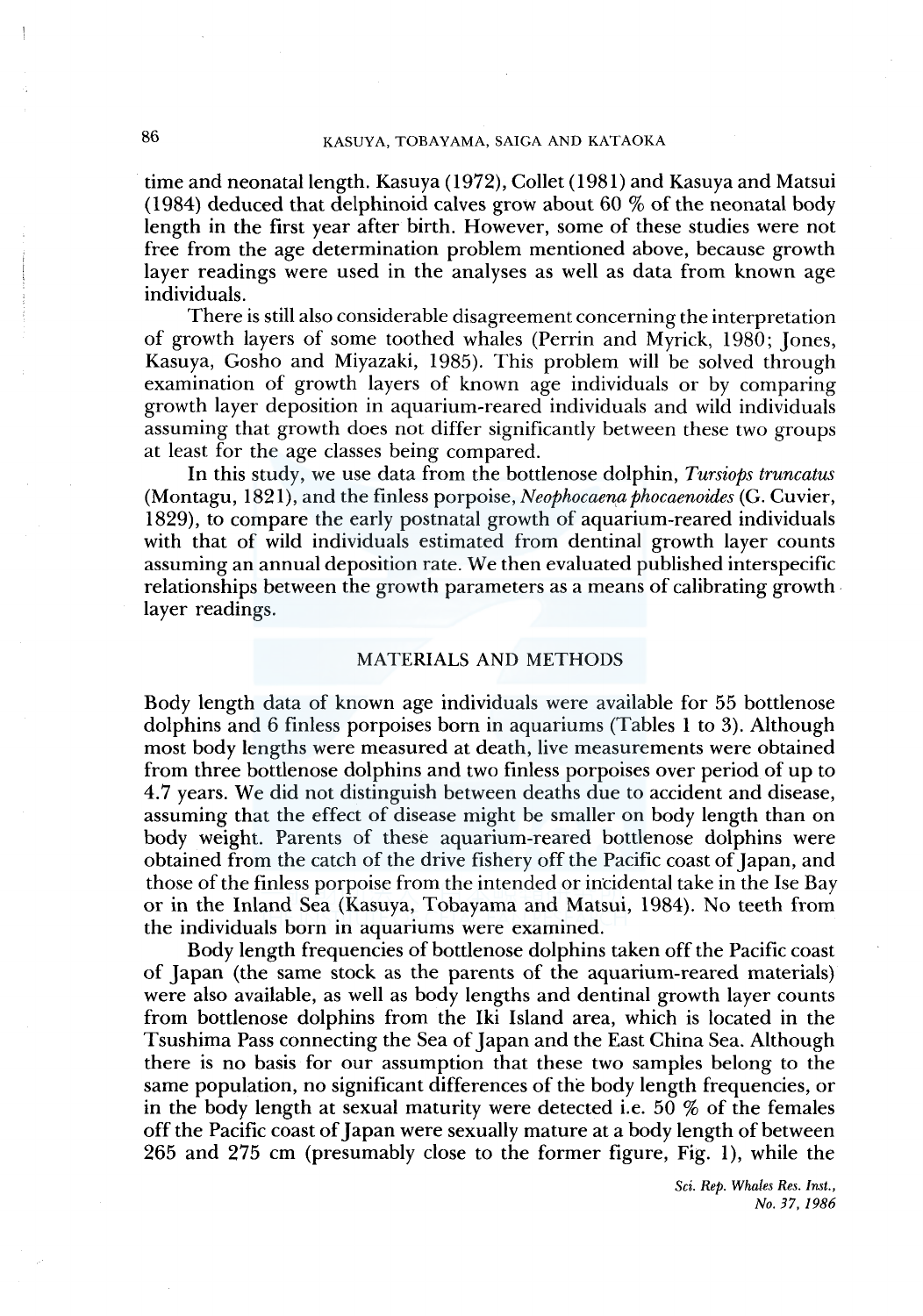#### EARLY GROWTH OF DELPHINOIDS

| Sample         | Days<br>after           | <b>Birth</b> | Data       | Body<br>length           | Body<br>weight           | Remarks            |
|----------------|-------------------------|--------------|------------|--------------------------|--------------------------|--------------------|
| No.            | birth                   | yr mo day    | yr mo day  | $\rm (cm)$               | (kg)                     |                    |
| 1              | $\boldsymbol{0}$        | 73.2.6       | '73. 2. 6. | 140.0                    | 29.0                     | Taiji, Stillbirth  |
| $\overline{2}$ | $\bf{0}$                | 76.6.16      | '76. 6.16  | 126.0                    | $\overline{\phantom{0}}$ | Taiji, Stillbirth  |
| 3              | $\bf{0}$                | 76.7.30      | 76.7.30    | 126.0                    | $\overline{\phantom{0}}$ | Taiji, Stillbirth  |
| $\overline{4}$ | $\boldsymbol{0}$        | '77. 8.12    | '77.8.12   | 132.0                    | -                        | Taiji, Stillbirth  |
| 5              | $\bf{0}$                | '84.6.10     | '84.6.10   | 116.0                    | $\rightarrow$            | Chita, Unknown sex |
| 6              | $\bf{0}$                | '78. 6.14    | '78. 6.14  | 125.0                    | $\overline{\phantom{0}}$ | Mito, Unknown sex  |
| 7              | $\theta$                | '81.7.25     | '81. 7.25  | 122.0                    | ÷,                       | Taiji              |
| 8              | $\boldsymbol{0}$        | '77.7.5      | '77. 7. 5  | 134.0                    |                          | Misaki             |
| 9              | 3                       | '81.7.14     | '81. 7.17  | 133.0                    | 30.0                     | Taiji              |
| 10             | $\overline{\mathbf{4}}$ | '84.6.3      | '84. 6. 7  | 132.0                    | 23.0                     | Taiji              |
| 11             | 9                       | 75.7.19      | 75.7.28    | 139.0                    |                          | Taiji, Unknown sex |
| 12             | 11                      | 80.7.4       | '80.7.15   | 127.0                    | $\equiv$                 | Taiji              |
| 13             | 21                      | '82.9.26     | '82.10.17  | 136.0                    |                          | Taiji              |
| 14             | 63                      | 78.10.17     | '78.12.19  | 149.0                    | 47.0                     | Kamogawa           |
| 15             | 147                     | '75. 7.15    | 75.12.9    | 181.0                    | 77.0                     | Taiji              |
| 16             | 154                     | '77. 6.22    | '77.11.24  | 165.0                    |                          | Taiji              |
| 17             | 189                     |              |            | 183.0                    | -                        | Honda (1979)       |
| 18             | 212                     | '76. 8.17    | '77. 3.17  | 197.5                    |                          | Awashima           |
| 19             | 1164                    | '79. 2.22    | '82.5.1    | 254.0                    |                          | Enoshima           |
| 20             | 297                     | —            |            | 197.0                    | -                        | Honda (1979)       |
| 21             | 654                     | '78. 7. 2    | '80.7.16   | 246.0                    |                          | Shimoda            |
| 22             | 782                     |              |            | 221.0                    | $\equiv$                 | Honda (1979)       |
| 23             | 1418                    | '77.8.17     | '81.7.6    | 263.0                    | $\overline{\phantom{0}}$ | Taiji              |
| 24             | $242*$                  | '76. 9. 9    | '77.5.9    | 188.0                    |                          | Kamogawa           |
|                | 299*                    |              | 77.7.5     | 208.0                    | 126.0                    |                    |
|                | 362*                    |              | '77. 9. 6  | 220.0                    | 136.0                    |                    |
|                | 422*                    |              | 78.11.5    | 224.0                    | 161.0                    |                    |
|                | 472*                    |              | '77.12.25  | 223.0                    | 156.0                    |                    |
|                | $513*$                  |              | 78.2.4     | 228.0                    |                          |                    |
|                | 569*                    |              | 78.4.1     | 230.0                    |                          |                    |
|                | 595*                    |              | '78. 4.27  | 230.0                    | ۳                        |                    |
|                | 620*                    |              | '78. 5.22  | 234.0                    | 156.0                    |                    |
|                | 813*                    |              | '78.12.1   | 245.0                    | 178.0                    |                    |
|                | 859*                    |              | '79. 1.16  | $\overline{\phantom{0}}$ | 191.0                    |                    |
|                | $953*$                  |              | 79.4.20    | 244.0                    | 190.0                    |                    |
|                | 959*                    |              | '79. 4.26  |                          | 190.0                    |                    |
|                | 1219*                   |              | '80. 1.11  | 250.0                    | 197.0                    |                    |
|                | 1619*                   |              | '81.2.14   | 248.0                    |                          |                    |
|                | 1655*                   |              | 3.22       | 265.0                    | 224.0                    |                    |

TABLE 1. POSTNATAL GROWTH OF MALE *TURSIOPS TRUNCATUS* 

\*: measured while alive.

*Sci. Rep. Whales Res. Inst., No. 37, 1986* 

2010年4月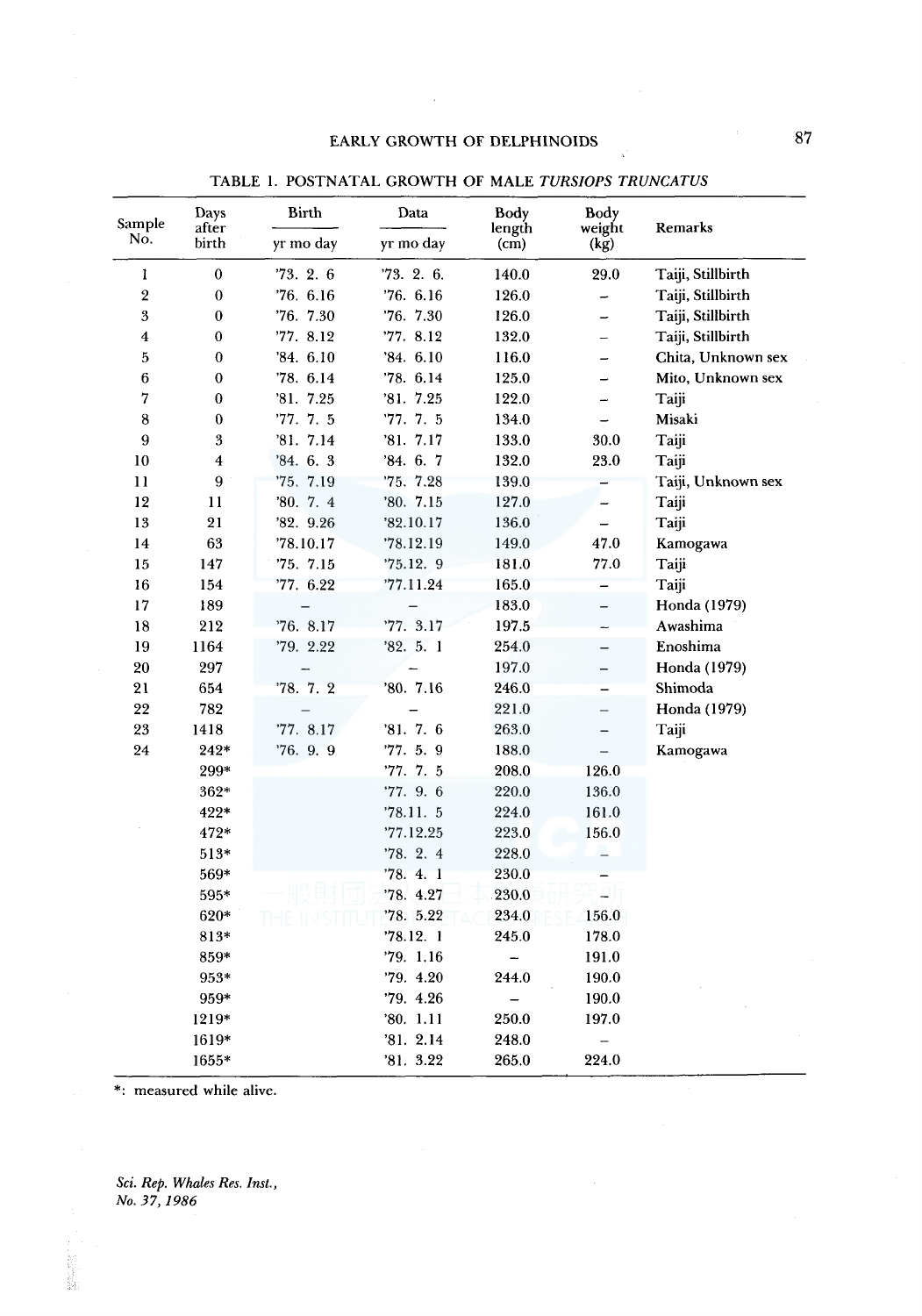$\mathcal{A}$ 

| Sample           | Days<br>after | Birth                    | Data       | Body<br>length | Body<br>weight           | Remarks           |
|------------------|---------------|--------------------------|------------|----------------|--------------------------|-------------------|
| No.              | birth         | yr mo day                | yr mo day  | (cm)           | (kg)                     |                   |
| $\bf{l}$         | $\bf{0}$      | '72. 6.19.               | '72. 6.19. | 120.0          | 19.0                     | Taiji, Stillbirth |
| $\bf 2$          | $\bf{0}$      | 72.7.2.                  | 72.7.2.    | 140.0          | 30.0                     | Taiji, Stillbirth |
| 3                | $\bf{0}$      | 77. 7.20.                | '72. 7.20. | 128.0          | $\overline{\phantom{0}}$ | Taiji, Stillbirth |
| $\boldsymbol{4}$ | $\bf{0}$      | '77. 6. 1.               | '77. 6. 1. | 115.0          | $\overline{\phantom{0}}$ | Misaki            |
| 5                | $\mathbf{1}$  | '79. 8. 2.               | "79. 8. 3. | 118.7          |                          | Shimoda           |
| 6                | ı             | '81. 7.28.               | '81. 7.29. | 121.0          | -                        | Shimoda           |
| 7                | 9             | '79. 8.30.               | '79. 9. 8. | 132.0          | $\overline{\phantom{0}}$ | Awashima          |
| 8                | 10            | 76.6.21.                 | '76. 7. 1. | 130.0          | 25.0                     | Taiji             |
| 9                | 32            | "76. 6.29.               | '76. 7.31. | 144.0          | 30.0                     | Taiji             |
| 10               | 35            | '71.10.30.               | 71.12.4.   | 139.0          | 35.2                     | Taiji             |
| 11               | 37            | '71. 6.16.               | 71.7.23.   | 145.0          | 44.0                     | Taiji             |
| 12               | 118           | 76.1.4.                  | 76.5.1     | 165.6          | 68.2                     | Shimoda           |
| 13               | 194           |                          |            | 179.5          | $\equiv$                 | Honda (1979)      |
| 14               | 201           | 79. 7.26.                | 80.2.13.   | 194.0          | -                        | Taiji             |
| 15               | 247           |                          |            | 193.0          | $\overline{\phantom{0}}$ | Honda (1979)      |
| 16               | 262           |                          |            | 193.0          | -                        | Honda (1979)      |
| 17               | 275           | '80. 9.17.               | '81. 6.19. | 200.0          | $\overline{\phantom{0}}$ | Awashima          |
| 18               | 370           | '74.11. 1.               | '75.11. 6. | 226.0          | -                        | Awashima          |
| 19               | 398           | $\overline{\phantom{0}}$ |            | 204.0          | $\overline{\phantom{0}}$ | Honda (1979)      |
| 20               | 410           |                          |            | 200.0          |                          | Honda (1979)      |
| 21               | 578           |                          |            | 235.0          |                          | Honda (1979)      |
| 22               | 627           | '77. 5.20.               | "79. 2. 6. | 200.0          |                          | Shimoda           |
| 23               | 808           | '82. 8.13.               | '84.10.29. | 252.0          | 185.0                    | Taiji             |
| 24               | 1,032         | '75. 7.18.               | '78. 5.15. | 238.0          |                          | Awashima          |
| 25               | 1,151         | "78. 7. 6.               | '82.3.20.  | 258.0          |                          | Shimoda           |
| 26               | 1,345         | 31.7.5.                  | '85.3.10.  | 262.0          | 200.0                    | Taiji             |
| 27               | 1,466         |                          |            | 279.0          |                          | Honda (1979)      |
| 28               | 1,729         |                          |            | 265.0          |                          | Honda (1979)      |
| 29               | 1,742         |                          |            | 259.0          | <u></u>                  | Honda (1979)      |
| 30               | $354*$        | 79. 7.28.                | "79. 7.17. | 200.0          |                          | Kamogawa          |
|                  | 404*          |                          | '80. 9. 4. | 202.0          |                          |                   |
|                  | 467*          |                          | '80.11. 6. | 228.0          |                          |                   |
|                  | 510*          |                          | '80.12.19. | 218.0          |                          |                   |
|                  | 567*          |                          | '81.2.14.  | 218.0          |                          |                   |
|                  | 724*          |                          | 31.7.21.   | 228.0          | 150.0                    |                   |
|                  | 835*          |                          | '81.11. 9. | 233.0          | 160.0                    |                   |
|                  | 944*          |                          | '82. 2.26. | 238.0          | $\overline{\phantom{0}}$ |                   |
|                  | 955*          |                          | '82.3.9.   | 239.0          | 150.0                    |                   |
|                  | 986*          |                          | '82.4.9.   | 240.0          | 155.0                    |                   |
|                  | $1,081*$      |                          | '82. 7.13. | 238.0          | 140.0                    |                   |
|                  | $1,157*$      |                          | '82. 9.27. | 239.0          | 130.0                    |                   |
|                  | 1,182*        |                          | '82.10.22. | 238.5          | 130.0                    |                   |

TABLE 2. POSTNATAL GROWTH OF FEMALE *TURSJOPS TRUNCATUS* 

(Continued)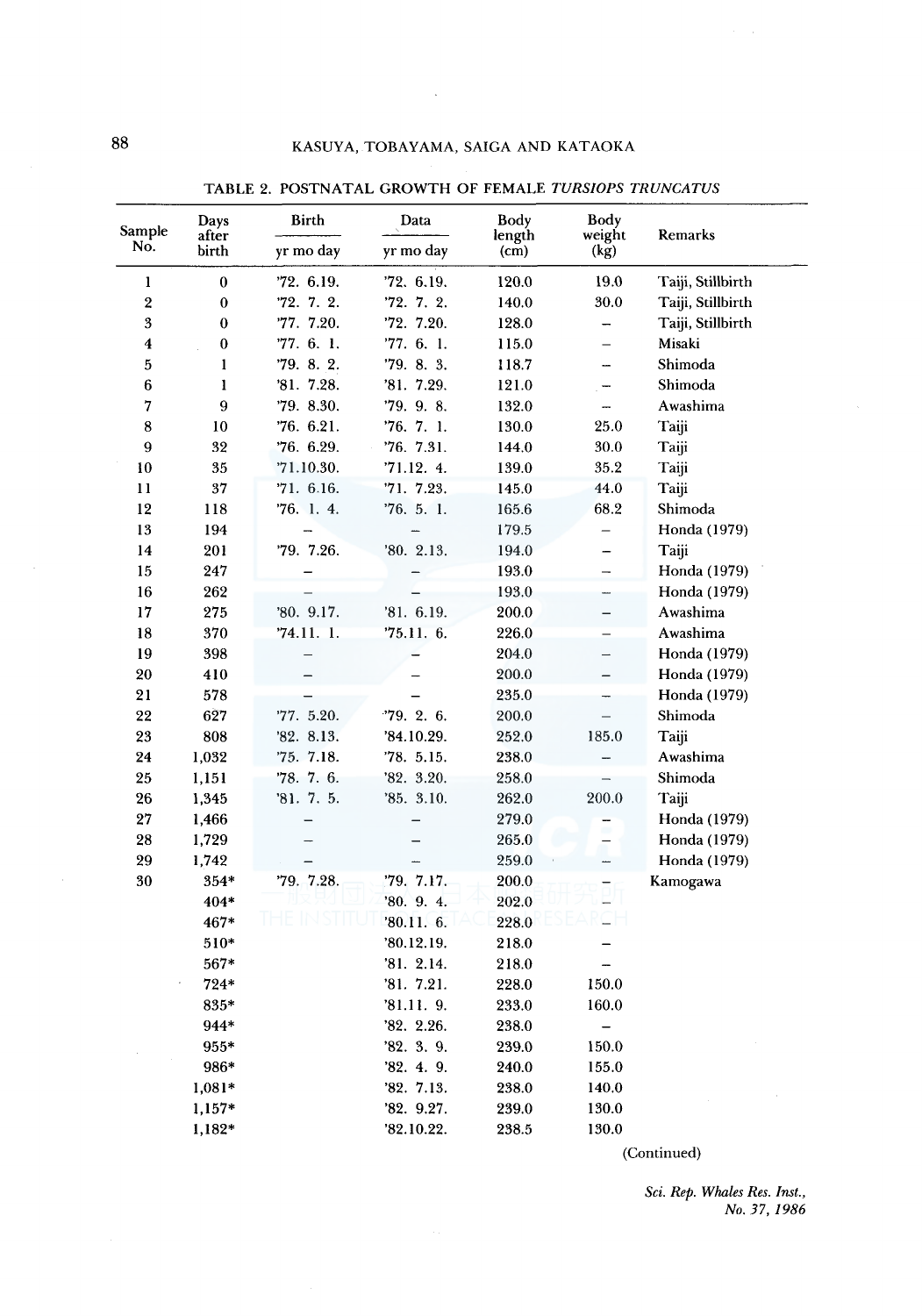|    | TABLE 2. (Continued) |          |              |       |       |          |  |
|----|----------------------|----------|--------------|-------|-------|----------|--|
| 31 | $635*$               | 79.6.28. | 3.24.        | 236.0 |       | Kamogawa |  |
|    | 833*                 |          | '81.10.8.    | 253.0 | 170.0 |          |  |
|    | 865*                 |          | $-81.11.9$ . |       | 180.0 |          |  |
|    | $1.026*$             |          | '82.4.19.    | 261.0 | 210.0 |          |  |
|    | $1,231*$             |          | '82.11.10.   | 271.0 | 230.0 |          |  |
|    | 1,237*               |          | '82.11.16.   |       | 225.0 |          |  |
|    | $1.257*$             |          | '82.12.6.    | 260.0 | 215.0 |          |  |
|    | 1,332*               |          | '83.2.19.    | 264.0 | 225.0 |          |  |
|    | $1.357*$             |          | 33.3.16.     |       | 220.0 |          |  |
|    | 1,569*               |          | '83.11.6.    | 265.0 | 245.0 |          |  |
|    |                      |          |              |       |       |          |  |

\*· measured while alive.

| Sample<br>No.  | Days<br>after<br>birth | Birth<br>yr mo day | Data<br>yr mo day | Body<br>length<br>(cm) | Body<br>weight<br>(kg) | Remarks          |
|----------------|------------------------|--------------------|-------------------|------------------------|------------------------|------------------|
|                | $0*$                   | 34.4.16            | 34.4.16.          | 77.5                   | 6.6                    | Yashima, Male    |
| $\mathfrak{p}$ | 4                      | 77.5.9.            | 77.5.13.          | 79.0                   | 7.4                    | Toba.<br>Male    |
| 3              | 17                     | 76.4.17.           | 76.5.3.           | 81.5                   | 7.2                    | Toba.<br>Female  |
| $\overline{4}$ | 28                     | 81.4.21.           | 31.5.19.          | 83.0                   |                        | Miyajima, Female |
| 5              | $1.719**$              | 79.5.1             | 34.1.14.          | 159.5                  |                        | Male<br>Toba.    |
| 6              | 864**                  | '82.4.20.          | 34.8.31.          | 153.5                  | 39.5                   | Toba.<br>Male    |

\*: stillbirth, \*\*: measured while alive.

corresponding figure for the Iki Island sample was 267 cm (Kasuya, 1985). Body lengths and estimated ages of finless porpoises from the Inland Sea were also used.

The ages of these individuals were estimated from dentinal growth layer counts in decalcified and haematoxylin-stained sections as outlined in Kasuya and Matsui (1984). Growth layer readings were done without biological data.

#### BOTTLENOSE DOLPHIN

#### *Gestation time and neonatal length*

Body lengths of neonatal bottlenose dolphins (measured within 11 days of birth) ranged from 116 to 140 cm. No differences were detected between the length of stillborn dolphins, those that died within two days and those that died on the third to eleventh days. No differences in neonatal body length was detected between the sexes in the present small sample. Combining the data. from these 20 neonates, an average of 128 cm was estimated as the mean neonatal length for this species off the Pacific coast of Japan (Table 4).

Scott (1949) found for both mysticeti and odontoceti the following linear relationship between the maximum body length of adult (among both sexes,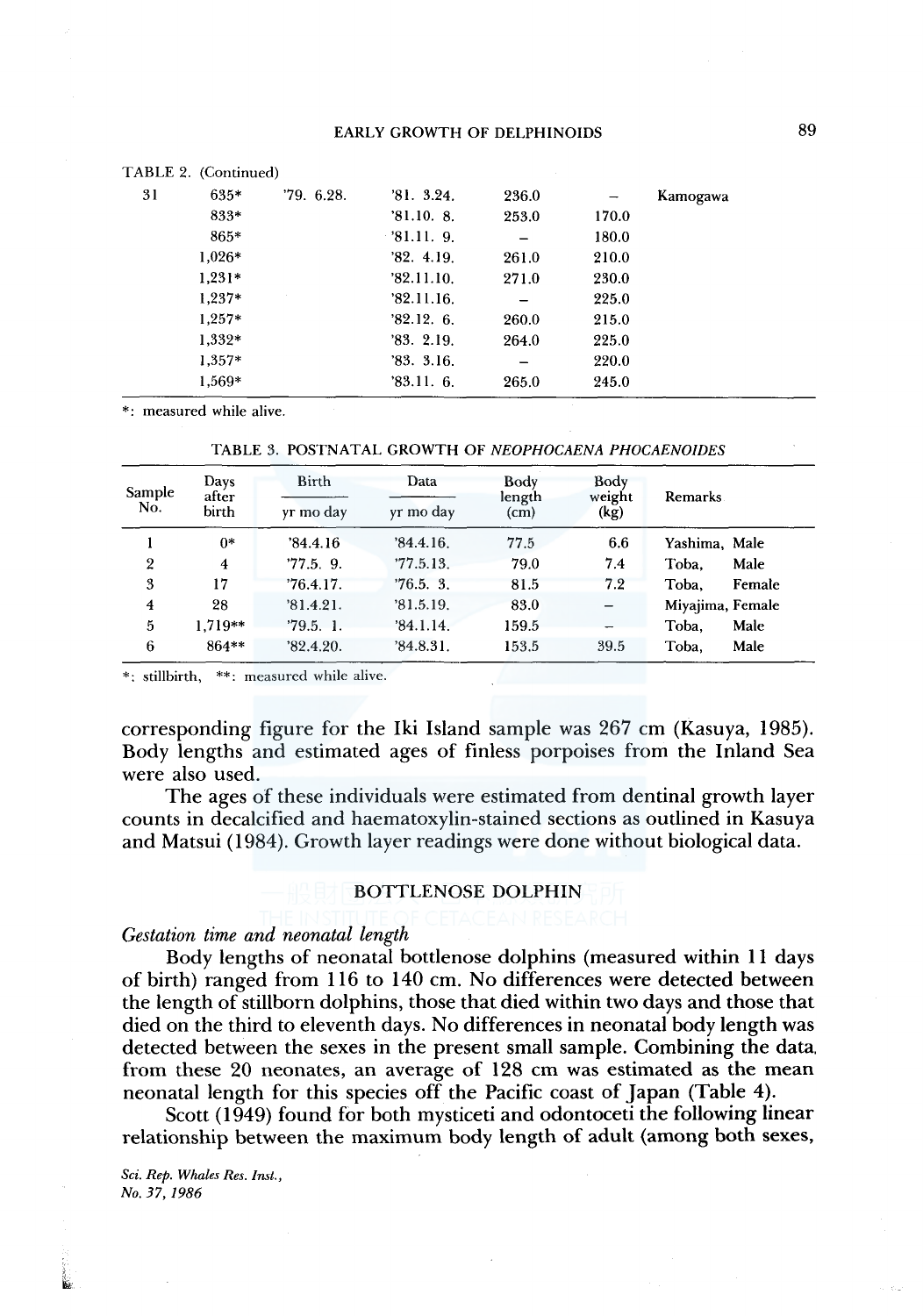## 90 KASUYA, TOBAYAMA, SAIGA AND KATAOKA



Fig. 1. Body length frequencies of the catch of bottlenose dolphins in the drive fishery off the Pacific coast of Japan (173 males and 165 females sampled from 8 schools driven during 1973 to 1983, represented by the histogram). The parents of the aquarium-reared individuals in the present study were taken by the same fishery. This body length frequency is similar to that of 190 males and 255 females sampled from 6 drivings in the period from 1979 to 1980 in the Iki Island area (indicated by numerals at the top). In the female samples from the Pacific, dotted areas represents sexually immature individuals and shaded areas mature individuals (male maturity was not determined).

*X* in cm) and the neonatal body length (Y in cm):

 $Y = 0.2441X + 44.3$  Equation 1

Of 165 female and 173 male bottlenose dolphins taken off the Pacific coast of Japan and measured by Kasuya, the largest individual was a male of 328 cm and the next largest 325 cm. The former figure and the above equation suggest a neonatal length of 124.4 cm, which is only 3  $\%$  smaller than the figure estimated from the neonates in our sample.

Using data from *Physeter, Berardius, Delphinapterus, Phocoena* and several species of Delphinidae, Ohsumi ( 1966) suggested the following relationship between mean neonatal body length (Y in m) and mean body length of females at the attainment of sexual maturity  $(X \text{ in } m)$ :

 $Y = 0.532X^{0.916}$ **Equation 2** 

The Iki Island sample suggests 2.67 m as the body length at which 50 % of females are sexually mature. Using this figure and Equation 2, the mean neonatal length of bottlenose dolphins is estimated as  $1.31$  m (Kasuya, 1985). This is 2 % larger than the estimate obtained above.

The good agreement between observed and predicted neonatal body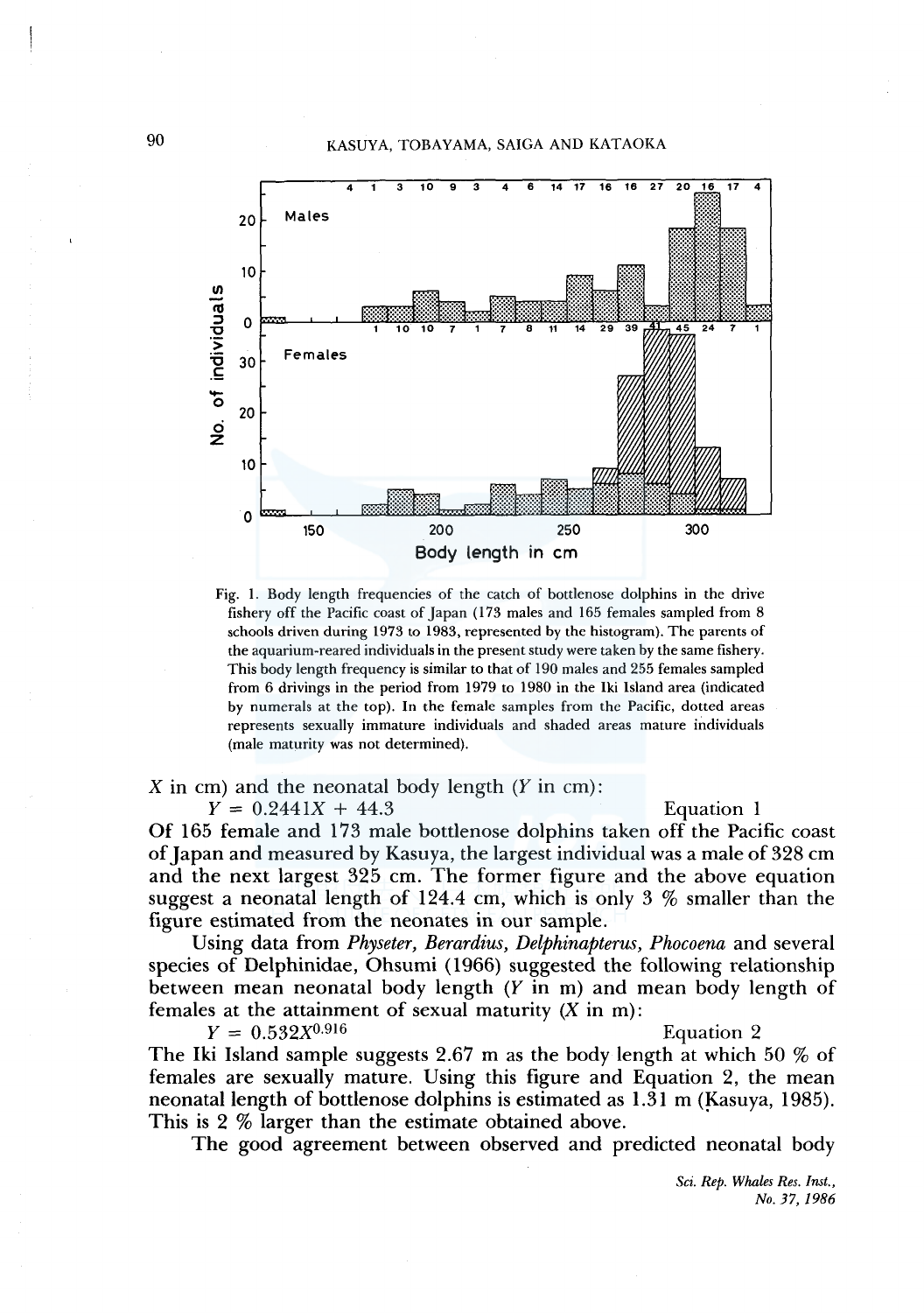| Length of<br>postnatal life | Male        | Female | Mean  |
|-----------------------------|-------------|--------|-------|
| Stillbirth                  | 126.0       | 120.0  | 130.3 |
|                             | 126.0       | 128.0  |       |
|                             | 132.0       | 140.0  |       |
|                             | 140.0<br>ä, |        |       |
| After 0 to 2 days           | $116.0*$    | 115.0  | 121.7 |
|                             | 122.0       | 118.7  |       |
|                             | $125.0**$   | 121.0  |       |
|                             | 134.0       |        |       |
| After 3 to 11 days          | 127.0       | 130.0  | 132.2 |
|                             | 132.0       | 132.0  |       |
|                             | 133.0       |        | -     |
|                             | 139.0       |        |       |
| Mean                        | 129.3       | 125.6  | 127.8 |

TABLE 4. ESTIMATION OF NEONATAL BODY LENGTH OF *TURSIOPS TRUNCATUS* (cm)

\*: living on 204th day after birth, \*\*: Jiving on 2364th day after birth.

lengths is probably, in part, due to the fact that Equations 1 and 2 were based on sample sets that include *Tursiops.* 

Substituting a neonatal length 128 cm (as estimated above) in the equation of Perrin *et al.* ( 1977) which describes the relationship between gestation time (Y months) and neonatal length  $(X \text{ cm})$  for five stocks of Delphinidae:

 $logY = 0.4586 logX + 0.1659$  Equation 3 gives a predicted gestation time of 13.6 months, slightly longer than one year (Odell, 1975) estimated for the Atlantic bottlenose dolphin which has a neonatal length about 10 cm smaller than Japanese coastal population (Nakajima, Takahashi, Ogura and Sawaura, 1963; Hohn, 1980). However, there is no reason at present to conclude that the gestation time of the Japanese population is longer than that of the Atlantic, because above Equation 3 describes the interspecific relationship between these parameter in several delphinoid species rather than the relationship among several populations of a single species.

Kasuya ( 1977) suggested the following relationship between neonatal length (X in cm) and the daily fetal growth rate for the linear part of the fetal growth phase *(Y* cm/day) for several species of Delphinidae, *Phocoena* and *Delphinapterus:* 

 $Y = 0.001462 \text{ X} + 0.1622$  Equation 4

This equation and the neonatal length 128 cm calculated from neonates give a fetal growth rate as 0.3493 cm/day or 10.63 cm/month for *T. truncatus.* 

*Sci. Rep. Whales Res. Inst., No. 37, 1986* 

**INSTRUCTION**  $\mathbf{r}$ ' '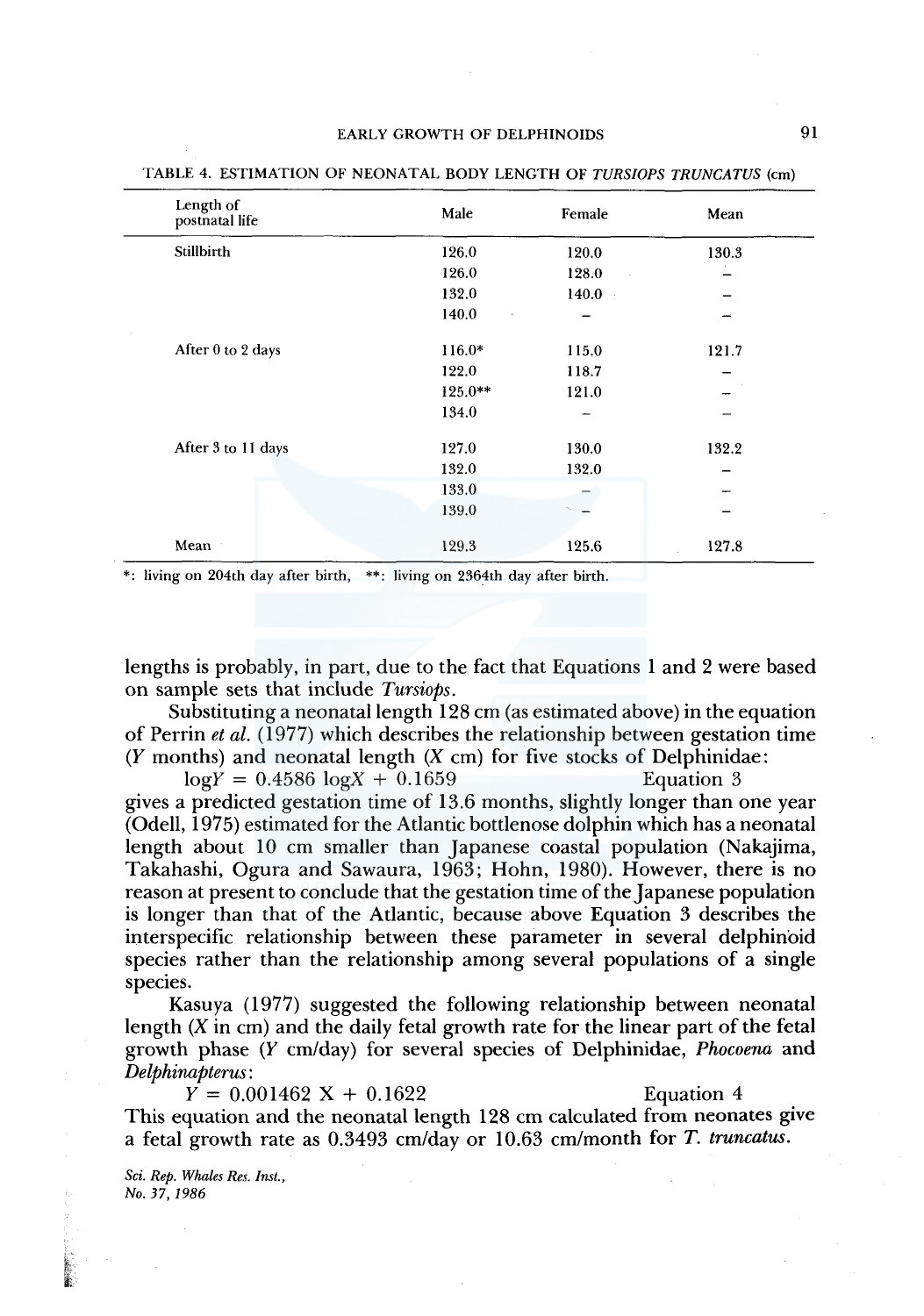

Fig. 2. Bottlenose dolphin body lengths plotted on age. Each independent closed circle represents one aquarium-reared individuals; those connected by solid lines represent repeated measurements of one individual. The diamonds and vertical lines represent the mean body lengths  $\pm$  2SD plotted against ages estimated from dentinal growth layer counts (wild individuals taken off Iki Island, for their body length composition see Fig. 1). The numerals indicate the number of individuals whose ages have been estimated. Ages between n and  $n+1$  years were expressed as  $n+0.5$  years (n being integer). The thin solid lines represent extraporation of the linear part of the fetal growth curve through the mean neonatal length (128 cm). Left scale indicates body length in cm and the right scale body length relative to mean neonatal length.

#### *Early postnatal growth*

Individual body lengths of aquarium reared individuals and the mean body length of the species from Iki Island area are plotted against age in Fig. 2. The agreement between the two data sets is good, suggesting that (I) the growth in a given range is similar between wild and aquarium-reared individuals and (2) deposition of dentinal growth layers is annual as shown for the Atlantic stock of the species using aquarium reared specimen (Sergeant, Caldwell and Caldwell, 1973).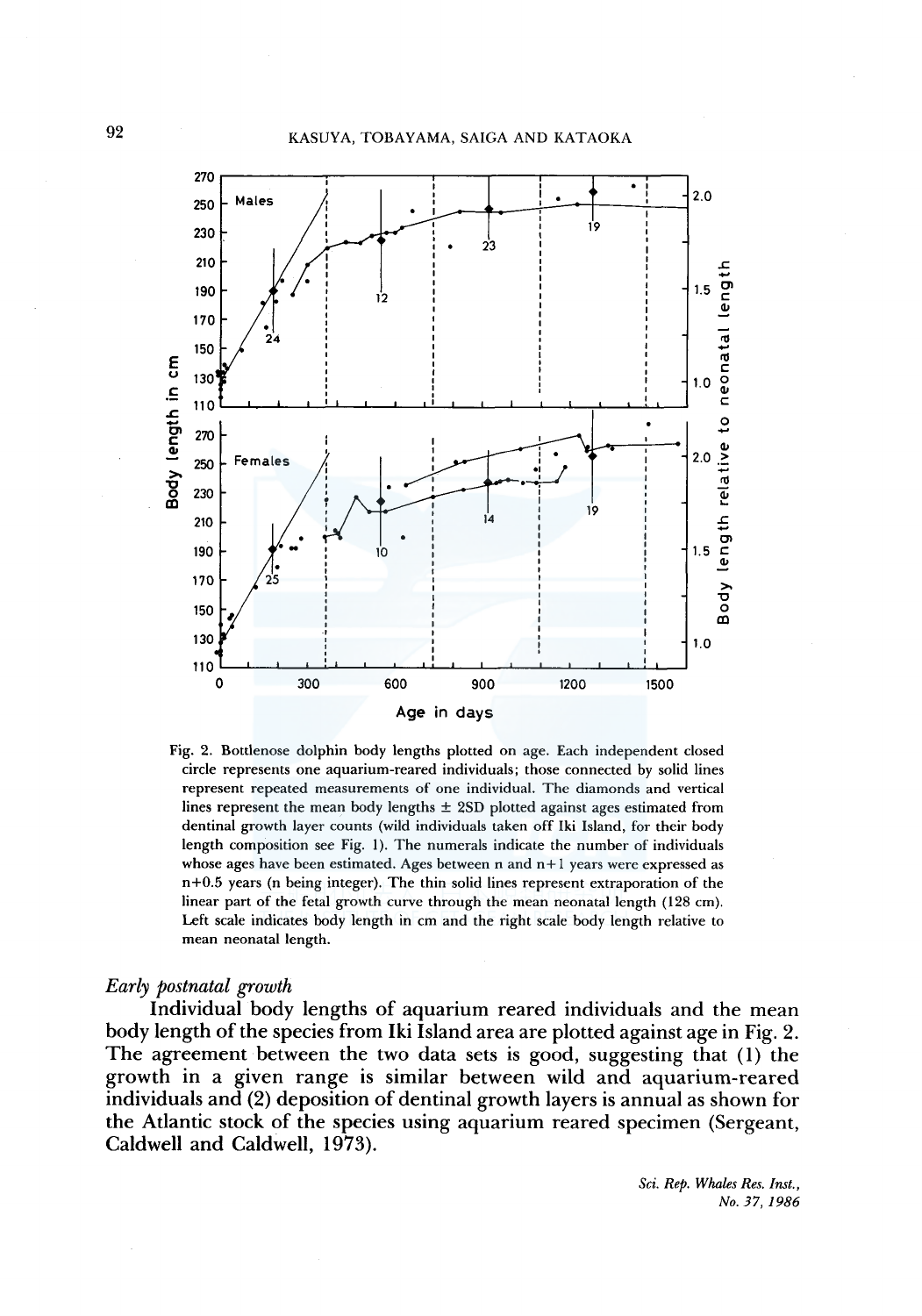The rate  $\epsilon$  increase in neonatal body length decreased with increasing age, and except for some individuals less than 40 days old, the data for most neonates came below the line of the mean fetal growth curve extended through the mean neonatal length. Furthermore, the size of individuals older than 200 days significantly diverged from the line (Fig. 2). These data suggest that the growth rate of postnatal individuals never exceeds that of a fetus during the linear part of its growth.

The mean body length of the present sample of aquarium-reared calves at one year of age falls within the range of  $200-220$  cm or  $1.56-1.72$  times the mean neonatal length (Fig. 2). This is in good agreement with the range of 1.55-1.64 times found for five species of Delphinidae (discussed by Kasuya and Matsui, 1984). Perrin *et al.* ( 1976) deduced, using data of *Physeter, Phocoena, Delphinapterus, Globicephala* and *Stenella,* the following relationship between mean fetal growth rate  $(X \in \mathbb{R})$  m cm/month), mean postnatal growth rate during the period equivalent to the length of gestation  $(Y \text{ in } \text{cm}/\text{month})$  and neonatal length  $(Z \text{ in cm})$ :

 $log(X-Y) = -1.33 + 0.997 logZ$  Equation 5 Using this equation, a mean fetal growth rate of  $X = 128/12$  or 128/13.6 and a mean neonatal length  $(Z = 128)$ , suggests a mean body length of 184.6 cm at age  $12$  months or  $192.0 \text{ cm}$  at  $13.6 \text{ months}$ . These predicted values are about 10 % smaller than the observed figure and come below the range of individual variation (Fig. 2).

#### *Sexual maturity*

A male that lived for 1,655 days (4.5 years) in captivity had left and right testis weighing 15.0 and 14.0 g, respectively. It showed no behavioral signs of puberty, and was considered as sexually immature based on the similarity of its testis weight to those of the immature Atlantic bottlenose dolphin (Harrison, Brownell and Boice, 1972).

The oldest female in the present material lived for 1,182 days (3.2 years) and attained a body length of 238.5 cm, smaller than the smallest sexually mature wild individuals (Fig. 1). There were no corpora in the ovaries. In the Iki Island area, the youngest mature and oldest immature females appeared at ages of 3.5 and 8.5 growth layer cycles (years), respectively (60 individuals in the age range). This material suggested that  $50\%$  of the females were sexually mature at an age of 7 years (Kasuya, unpublished).

#### FINLESS PORPOISE

#### *Gestation time and neonatal length*

Kasuya and Kureha (1979) listed 14 Japanese records of neonates of this species with body length ranging from 68.8 to 97.6 cm ( $\bar{x}$  = 78.6 cm). Their ages at death were usually unknown. The lengths of four known age neonates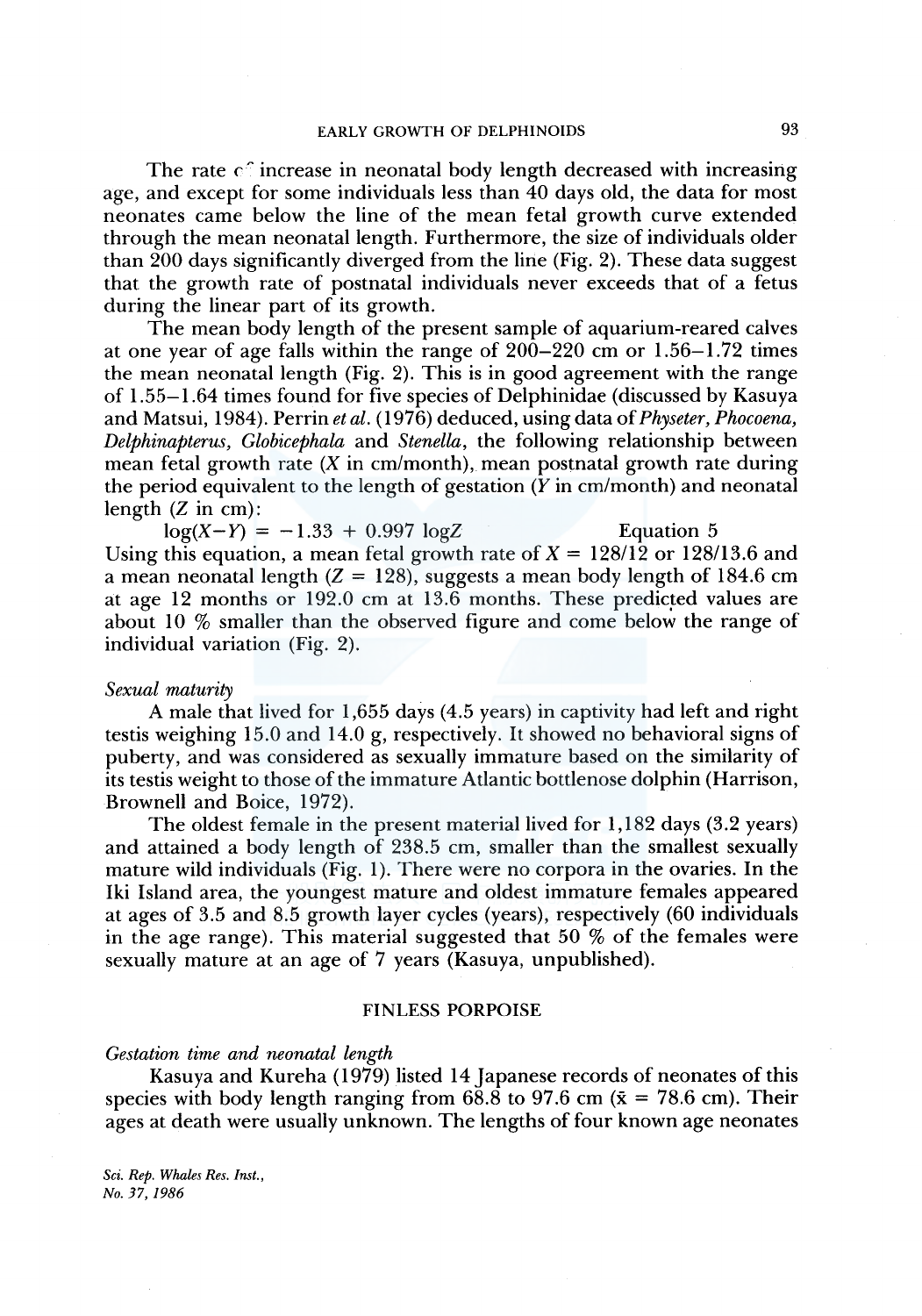94 KASUYA, TOBAYAMA, SAIGA AND KATAOKA



Fig. 3. Body lengths of known-age individual finless porpoises plotted against age (closed circles) and body length of fishery-caught individuals plotted against ages estimated from dentinal growth layer counts (triangles). The ages of the latter were estimated to nearest 1/4 year for animals 1 year or younger and to the nearest  $n+0.5$  years for individuals between n and  $n+1$  years (n being integer,  $n \ge 1$ ). The thin solid line indicates the linear part of the fetal growth curve extraporated through the mean neonatal length (80 cm). Left scale indicates body length in cm and right scale body length relative to mean neonatal length.

(some of which were listed in Kasuya and Kureha (1979)) are now available. They range between 77.5 and 83.0 cm (died within 28 days) ( $\bar{x} = 80.0 \text{ cm}$ ) (Table 3 and Fig. 3).

Although this sample size is small, the largest individuals available to us were 187 cm (out of seven adult or subadult males) and 164 cm (out of seven adult females). The neonatal body lengths predicted using Equation 1 and either of the above adult sizes, 89.9 or 84.3 cm, seem to be overestimates. This equation may not give reliable prediction for small species such as the finless porpoise. There are no data on the mean body lengths of finless porpoise at the attainment of sexual maturity to use in Equation 2. Therefore we decided to use the mean of the four neonates of known age (80.0 cm) as the mean neonatal length of the finless porpoise in Japanese coastal waters.

The Equation 3 and the above neonatal length suggest a gestation time of 10.9 months. Assuming an error of  $\pm 5$  cm in this neonatal length estimate, the resultant range in the gestation period is 10.6 to 11.2 months. The error in our estimate of neonatal length has only a negligible effect on the gestation period of small delphinoids calculated using Equation 3.

Using Equation 4, the growth rate at the linear part of fetal growth was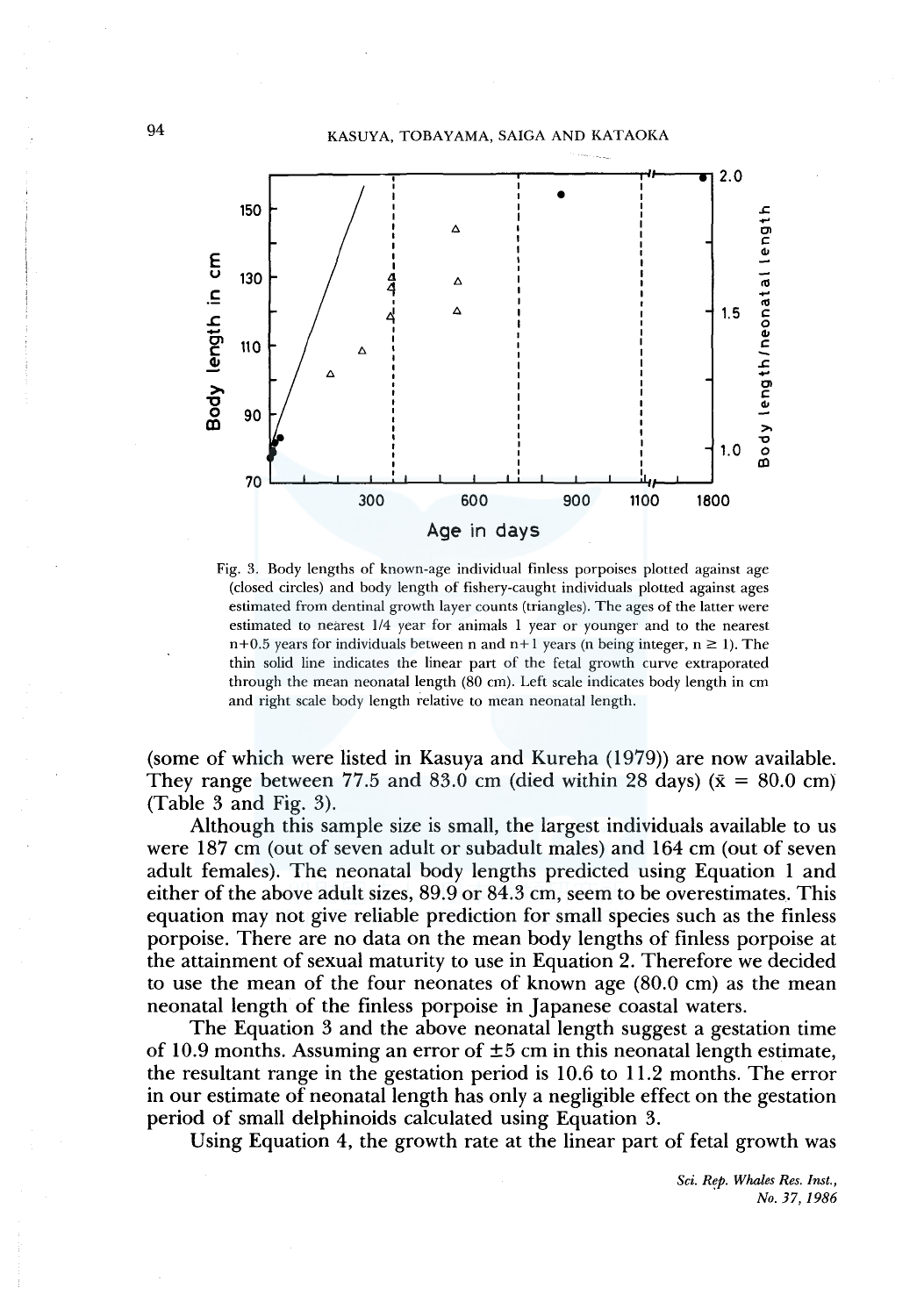### estimated using a neonatal length of 80 cm as 0.279 cm/day or 8.49 cm/month.

#### *Early postnatal growth*

In Fig. 3 the body lengths of both known age aquarium-reared and wild finless porpoise (which ages have been estimated from dentinal layer count) are plotted against age. All the values for wild individuals fall between those of aquarium-reared individuals suggesting that the dentinal growth layers are deposited annually. All the values are far below the extended fetal growth curve suggesting that the decline in the neonatal growth rate after birth is faster in this smaller species than in the bottlenose dolphin.

Assuming that growth layers are deposited annually the mean body length at one year of age is estimated between 120 and 130 cm or 1.50-1.63 times the neonatal length (Fig. 3). This fits the general rule deduced by Kasuya and Matsui (1984) for delphinoids. The mean neonatal length, 80 cm, and Equation 5 suggest a body length at an age equivalent to the gestation period (about 11 months) as  $116.1$  cm with a range of  $113-126$  cm due to the uncertainty about the neonatal length estimate. Although the agreement is possibly better in this smaller finless porpoise than in the bottlenose dolphin, the calculated figure is still smaller than the corresponding figure directly estimated from age determined from dentinal growth layer counts (Fig. 3).

#### *Sexual maturity*

Of two individuals still living in the Toba Aquarium, a male which measured 153.5 cm at 2.4 years of age (No. 6 in Table 3) shows no behavioral sign of sexual maturity. Another 4.7-years-old 159.5 cm long male (No. 5) often indulged in sexual play with his mother (but not with other adult females in the tank). His penis was erect but no intromission was confirmed. We regard the maturity of this male as questionable.

Among the six males over 140 cm caught in the wild, four had sperm in their epididymides (body lengths 144, 148, 157 and 187 cm), but two (body length 155 and 165 cm) had no sperm (Kasuya, unpublished). Of nine females taken in the wild, eight individuals measuring between 141 and 164 cm in body length were sexually mature. One immature female was 118 cm long. These are not inconsistent with our observations of aquarium specimens.

## DISCUSSION

Our analyses show that the bottlenose dolphin and possibly the finless porpoise have annual cycles of dentine deposition usable for age determination. The growth of the aquarium-reared individuals was, at least in their early postnatal stage, similar to that of the naturally grown individuals. This allows a detailed analysis of early postnatal growth which was not possible based on age determination using annual growth layer counts from wild individuals.

This study showed that the early post natal growth of bottlenose dolphins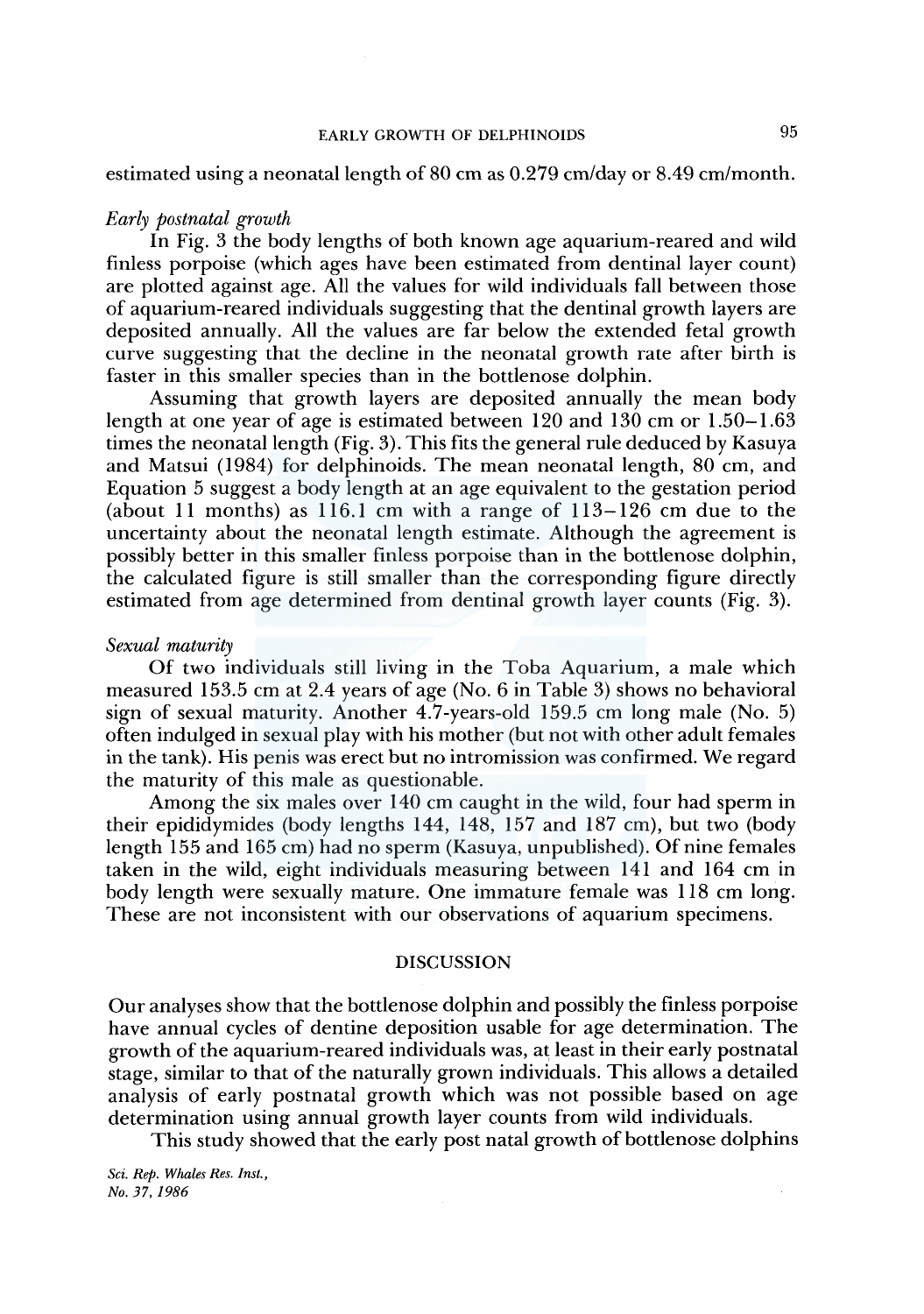and finless porpoises follows the established pattern for Delphinoidea and indeed for Odontocetes in general. Some unknown growth parameters of these species can be predicted with various degrees of precision using published. equations describing the interspecific relationship of these parameters. The use of these equations enhance our ability to interpret dentinal growth layers deposited in the early postnatal stage. Such layers are often difficult to interpret correctly without data from known age individuals.

The recommended procedure is firstly to examine if the age determination technique for the species being examined suggests an average increase of 55 to 70  $\&$  of the neonatal length in the first year after birth. If the neonatal length is not available, it can be estimated from the adult size, preferably using the mean body length of females at the attainment of sexual maturity. The technique of age determination should be questioned if the resultant estimate of postnatal growth exceeds the growth rate of the fetus during the linear part of the fetal growth stage as estimated using Equations 4 and 5.

#### ACKNOWLEDGEMENTS

We wish to express our sincere thanks to the following aquariums for providing records of dolphins born in captivity: Awashima Aquarium, Chita Beachland, Mito Sea Paradise, Misaki Sea Aquarium, Miyajima Aquarium, Shimada Sea Aquarium and Yashima Aquarium. Dr H. Marsh of James Cook University kindly repeated checking the draft and corrected English. Dr S. Ohsumi of the Far Seas Fisheries Research Laboratory critically read the manuscript. Mrs K. Yano, S. Toba and Y. Yamamoto helped with data analysis, typing and drawings.

#### REFERENCES

COLLET, A.S., 1981. Biology of the common dolphin *Delphinus delphis* L. in the NE Atlantic. *Doctoral thesis, Univ. Poitiers,* 156pp. (in French).

- HARRISON, R.J., R.L. BROWNELLJR, and R.C. BOICE, 1972. Reproduction and gonadal appearances in some odontocetes. pp.361-429. *In:* R.J. Harrison (ed.) *Functional anatomy of marine mammals* vol. 1. Academic Press, London and New York. 45lpp.
- HOHN, A., 1980. Age determination and age related factors in the teeth of western North Atlantic bottlenose dolphins. *Sci. Rep. Whales Res. Inst.,* 32: 39-66.

HONDA, M., 1979. Breeding the bottle-nosed dolphin, *Tursiops truncatus,* at Enoshima Aquarium Marineland. *]. Jap. Assoc. Zool. Gardens and Aquariums,* 21 (1): 4-9. (in Japanese).

JONES, L., T. KASUYA, M. GOSHO, and N. MIYAZAKI, 1985. Variability by readers and method of preparation in Dall's porpoise age determination. INPFC Document No. 2878. 19p.

KASUYA, T., 1972. Growth and reproduction of *Stenella caeruleoalba* based on age determination by means of dentinal growth layers. *Sci. Rep. Whales Res. Inst.,* 24: 57-79.

KASUYA, 1977. Age determination and 'growth of the Baird's beaked whale with a comment on the feta! growth rate. *Sci. Rep. Whales Res. Inst.,* 29: 1-20.

KASUYA, T., 1985. Fishery-dolphin conflict in the Iki Island area of Japan. pp.253-272. *In:* R.J. H. Beverton (ed.) *Marine mammals and fisheries.* Academic Press, London and New York. 354pp.